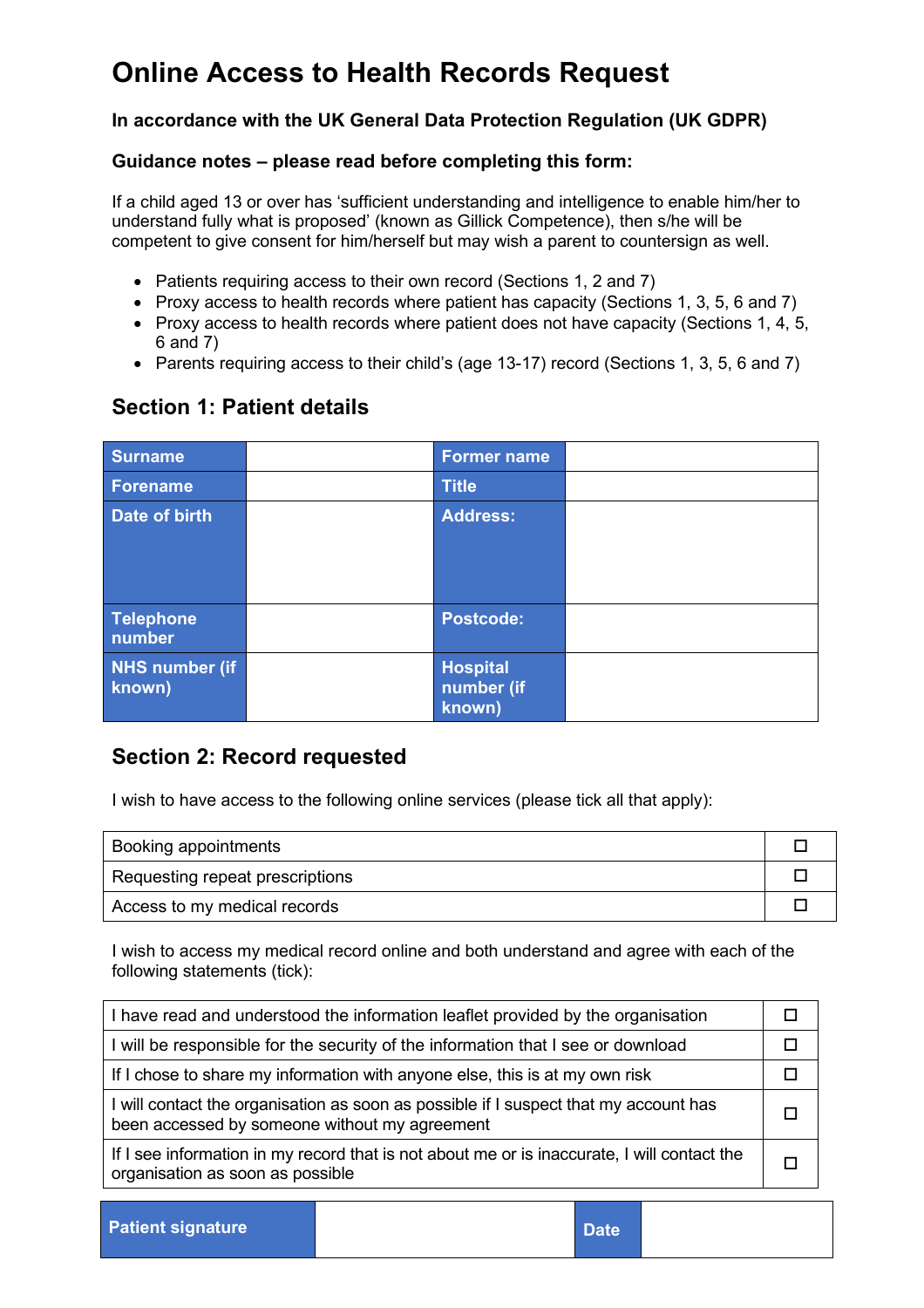### **Section 3: Consent to proxy access to GP Online Services (if patient has capacity)**

- I…………………………………… (name of patient), give permission to my GP practice to give the following person/people ………………………………………………… proxy access to the online services as indicated below in Section 5
- I reserve the right to reverse any decision I make in granting proxy access at any time
- I understand the risks of allowing someone else to have access to my health records
- I have read and understand the information leaflet provided by the organisation

| <b>Patient signature</b> | Date <sup>1</sup> |  |
|--------------------------|-------------------|--|
|                          |                   |  |

I/We wish to have access to the health records on **behalf of** the above-named patient

| Surname           | <b>Surname</b>    |  |
|-------------------|-------------------|--|
| <b>First name</b> | <b>First name</b> |  |
| Date of birth     | Date of birth     |  |
| <b>Address</b>    | <b>Address</b>    |  |
| Postcode          | <b>Postcode</b>   |  |
| Email             | <b>Email</b>      |  |
| Telephone         | <b>Telephone</b>  |  |
| <b>Mobile</b>     | <b>Mobile</b>     |  |

(If more than one person is to be given access then please list the above details for each additional person on a separate sheet of paper)

#### **Reason for access:**

| I have been asked to act by the patient                                                                                                                                                                           |  |
|-------------------------------------------------------------------------------------------------------------------------------------------------------------------------------------------------------------------|--|
| I have full parental responsibility for the patient and the patient is under the age of 18<br>and has consented to my making this request or is incapable of understanding the<br>request (delete as appropriate) |  |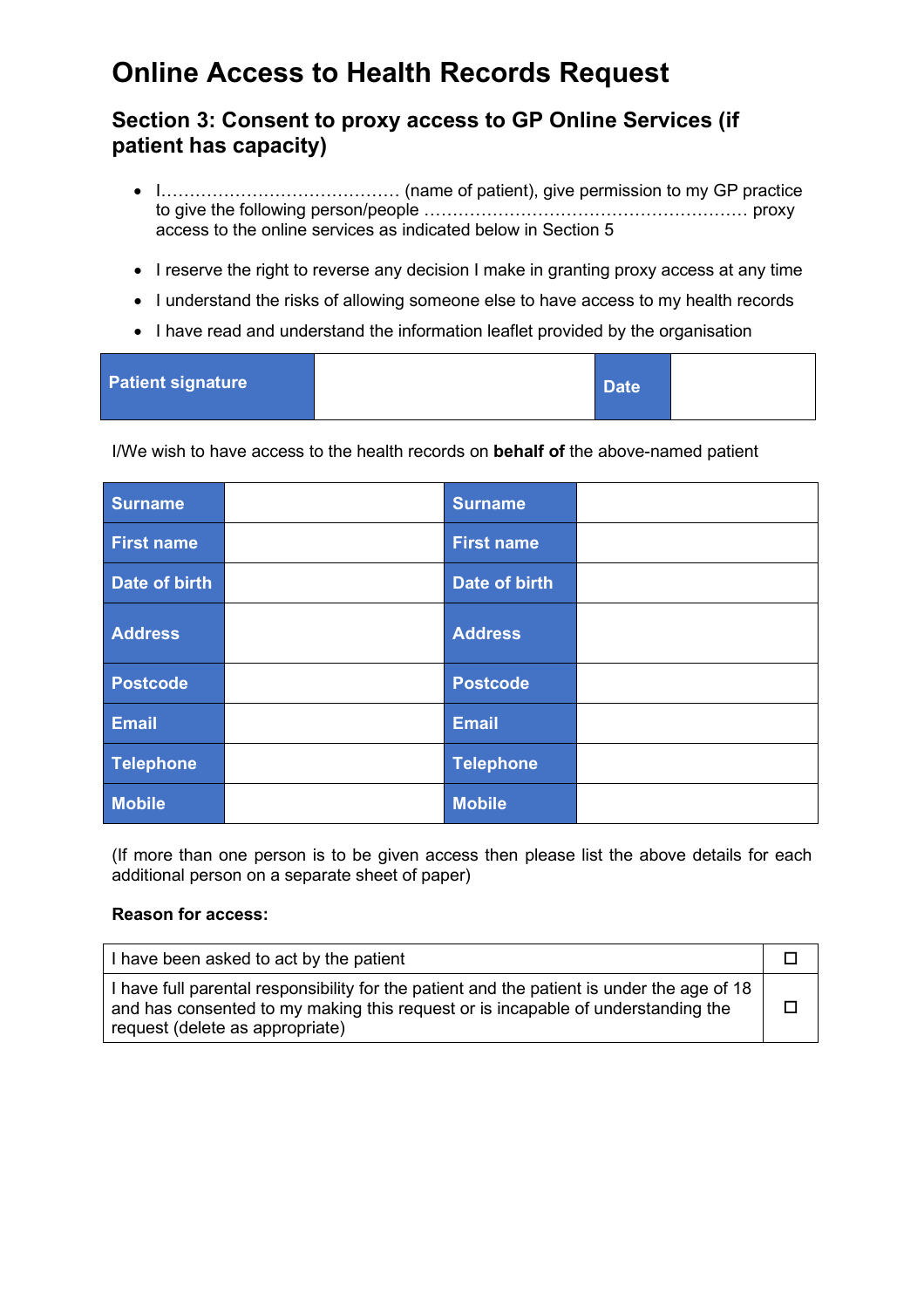### **Section 4: Consent to proxy access to GP Online Services (if patient does not have capacity)**

I/We wish to have access to the health records on **behalf of** the above-named patient

| <b>Surname</b>    | <b>Surname</b>    |  |
|-------------------|-------------------|--|
| <b>First name</b> | <b>First name</b> |  |
| Date of birth     | Date of birth     |  |
| <b>Address</b>    | <b>Address</b>    |  |
| <b>Postcode</b>   | <b>Postcode</b>   |  |
| Email             | <b>Email</b>      |  |
| Telephone         | <b>Telephone</b>  |  |
| <b>Mobile</b>     | <b>Mobile</b>     |  |

(If more than one person is to be given access then please list the above details for each additional person on a separate sheet of paper).

#### **Reason for access:**

| I/We have been appointed by the Court to manage the patient's affairs and attach a<br>certified copy of the court order appointing me to do so          |  |
|---------------------------------------------------------------------------------------------------------------------------------------------------------|--|
| I am/We are acting in loco parentis and the patient is incapable of understanding the<br>request                                                        |  |
| I am/We are the deceased person's personal representative and attach confirmation<br>of my/our appointment (grant of probate/letters of administration) |  |
| I/We have written and witnessed consent from the deceased person's personal<br>representative and attach Proof of Appointment                           |  |
| I/We have a claim arising from the person's death (please state details below)                                                                          |  |

### **Section 5: Proxy access online services available**

I/We wish to have access to the following online services (please tick all that apply):

| Booking appointments            |  |
|---------------------------------|--|
| Requesting repeat prescriptions |  |
| Access to my medical records    |  |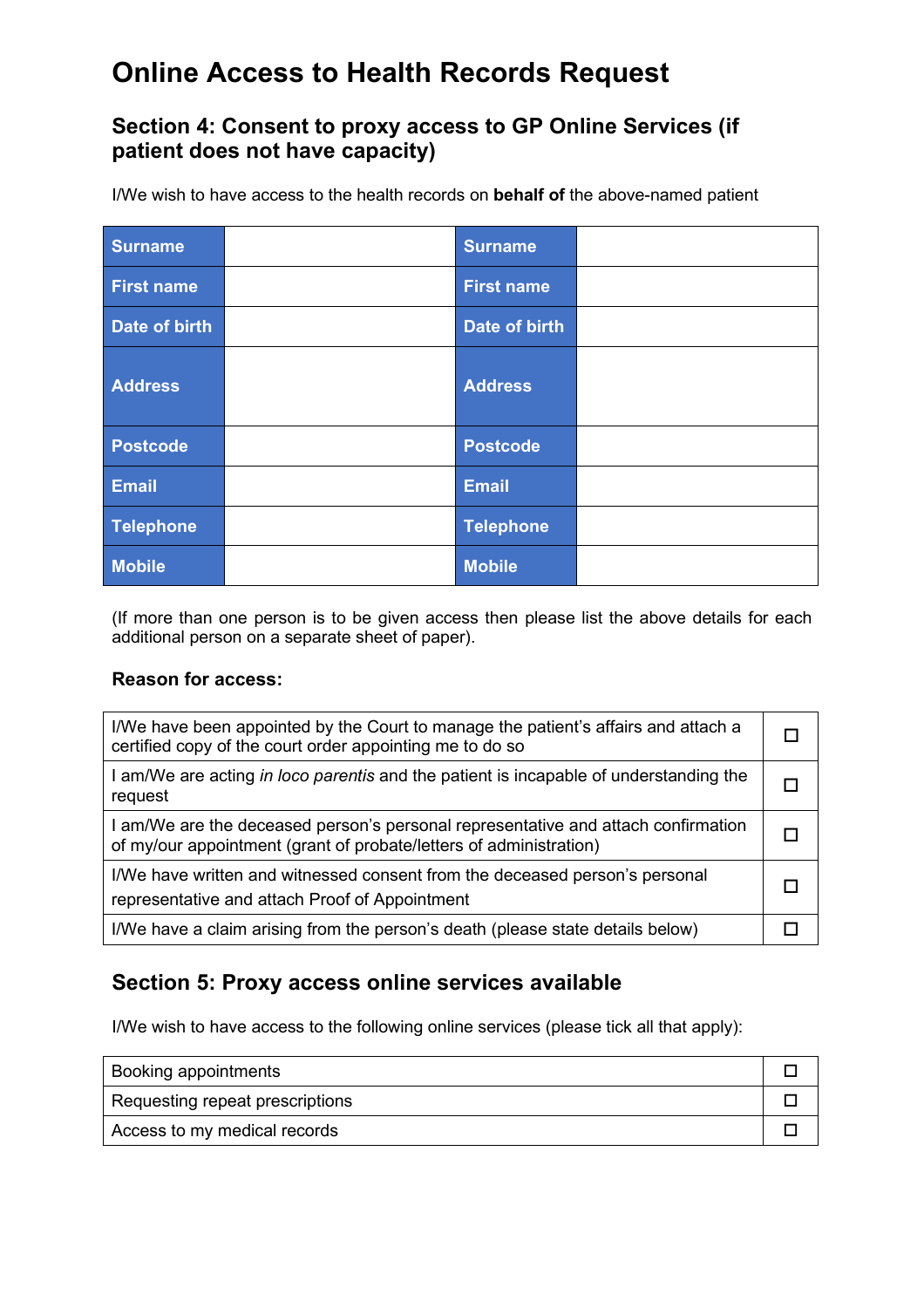## **Section 6: Proxy declaration**

I/We wish to access to the medical record online of the above patient and I/we understand and agree with each statement (tick)

| I/We have read and understood the information leaflet provided by the organisation<br>and agree that I/we will treat the patient information as confidential                                                                                      |  |  |
|---------------------------------------------------------------------------------------------------------------------------------------------------------------------------------------------------------------------------------------------------|--|--|
| I/We will be responsible for the security of the information that I/we see or download                                                                                                                                                            |  |  |
| I/We will contact the practice as soon as possible if I/we suspect that the account has<br>been accessed by someone without my/our agreement                                                                                                      |  |  |
| If I/we see information in the record that is not about the patient or is inaccurate, I/we<br>will contact the organisation as soon as possible. I/we will treat any information which<br>is not about the patient as being strictly confidential |  |  |

I declare that the information given by me is correct to the best of my knowledge and that I am entitled to apply for access to the health records referred to above under the terms of the [Data Protection Act 2018.](https://www.legislation.gov.uk/ukpga/2018/12/contents/enacted)

You are advised that the making of false or misleading statements in order to obtain personal information to which you are not entitled is a criminal offence which could lead to prosecution.

| <b>Applicant signature</b> |  | Date <sup>1</sup> |  |
|----------------------------|--|-------------------|--|
|----------------------------|--|-------------------|--|

## **Section 7: Proof of identity**

Under the Data Protection Act 2018, you do not have to give a reason for applying for access to your own health records. However, all applicants will be asked to provide two forms of identification, one of which must be photographic identification before access can be set up.

Please speak to reception if you are unable to provide this.

#### **ADDITIONAL NOTES:**

Before returning this form, please ensure that you have:

- Signed and dated the form
- Are able to provide proof of your identity or alternatively confirmed your identity by a countersignature
- Enclosed documentation to support your request (if applicable)

Incomplete applications will be returned; therefore, please ensure you have the correct documentation before returning the form.